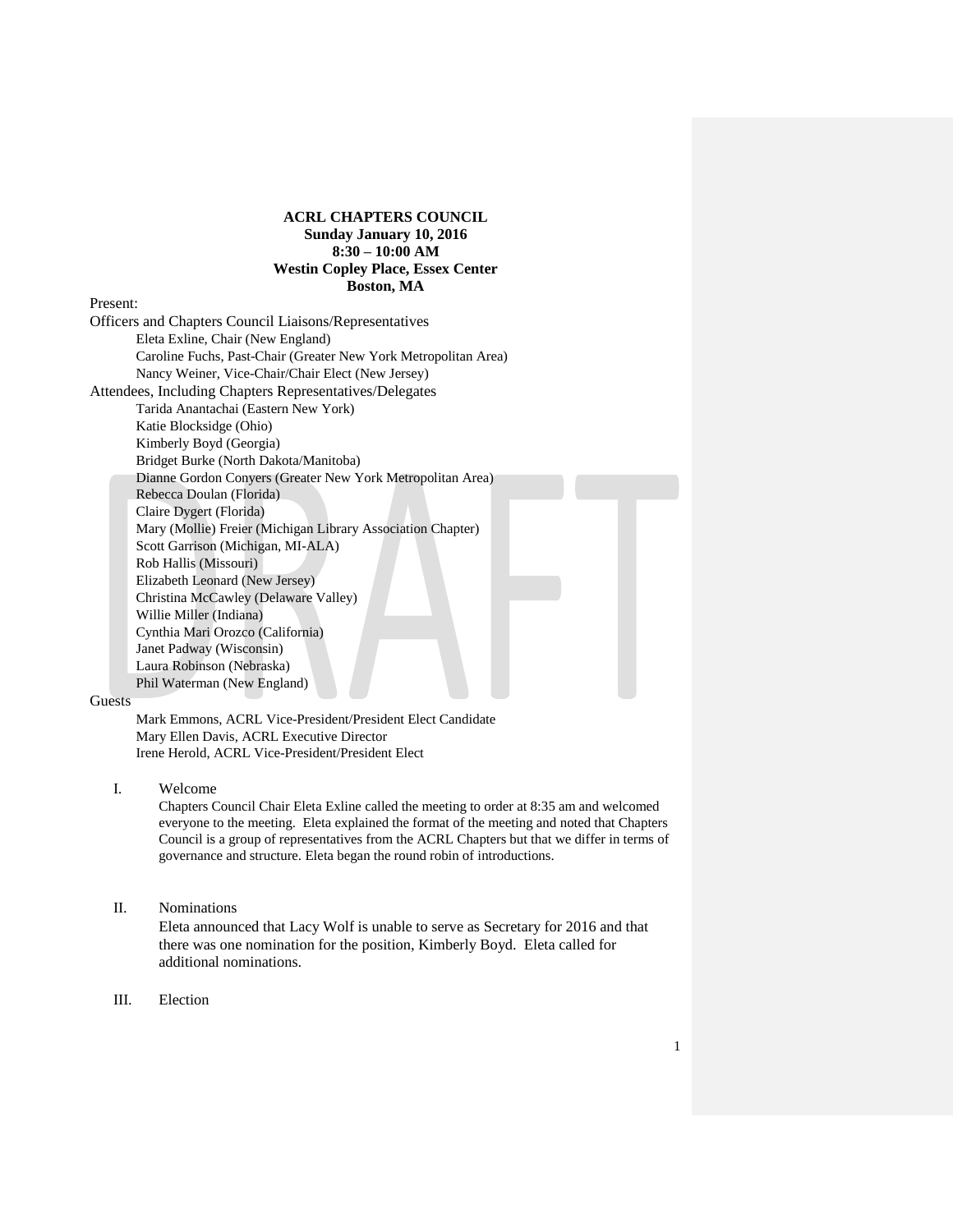Kimberly Boyd (Georgia) was elected Secretary for 2016.

IV. After one notation of a misspelled name the minutes from Annual & from the Annual Work Session meeting in 2015 were approved.

### V. Announcements

- a. Eleta reminded everyone about the Work Session that begins at 10:30am.
- b. Nancy reminded everyone about the dine around brunch at Solas following the working group meeting.

#### VI. Legislative Update

Eleta updated the council on legislative matters using Rachel Minkin's (Legislative Network Representative) notes. She mentioned briefly, the Elementary and Secondary Education Act (ESEA) as well as a call for action on the Cybersecurity Information Sharing Act. Mollie Freier (Michigan) suggested that in addition, Senate Bill 571 should be on the list of important legislation to watch.

#### VII. ACRL Candidate Visit

a. Eleta told us that Cheryl Middelton (Candidate for ACRL Vice-President/President Elect) could not be at the meeting but that she had a candidate statement from Cheryl for us to read.

b. Mark Emmons (Candidate for ACRL Vice-President/President Elect) initiated a discussion about the need to prepare librarians for the future and asked for feedback from the chapters members concerning what ACRL should focus on in the coming years and what the chapters need from ACRL. Members responded with suggestions: 1. Increased funding support for young or new librarians with more opportunities for travel or electronic opportunities for engaging with ACRL.

2. Possibly increasing the amount of money that chapters receive for attracting new members to ACRL.

3. Increase the number of site licenses that chapters receive for the two free ACRL webinars that chapters receive each year. There was discussion about the difficulty of getting librarians from chapters with larger geographical areas to one location for each webinar.

4. Making sure that there is representation from the chapters at the national conference. 5. Possibility of ACRL providing new registrants with a list of local chapters when they join as well as considering discounts for ACRL membership for those who are already members of their local chapter. Caroline Fuchs suggested a welcome email with this information.

6. Need clarification on whether individual chapters may use the ACRL logo. A discussion about chapters using an ACRL created graphic rather than the logo ensued.

#### VIII. ACRL Leadership Visit

a) Irene Herold reminded chapters of the opportunity to have an ACRL speaker come to chapter events and speak. In addition, she discussed the ongoing work on the strategic plan, the framework, and the focus on changing environments and new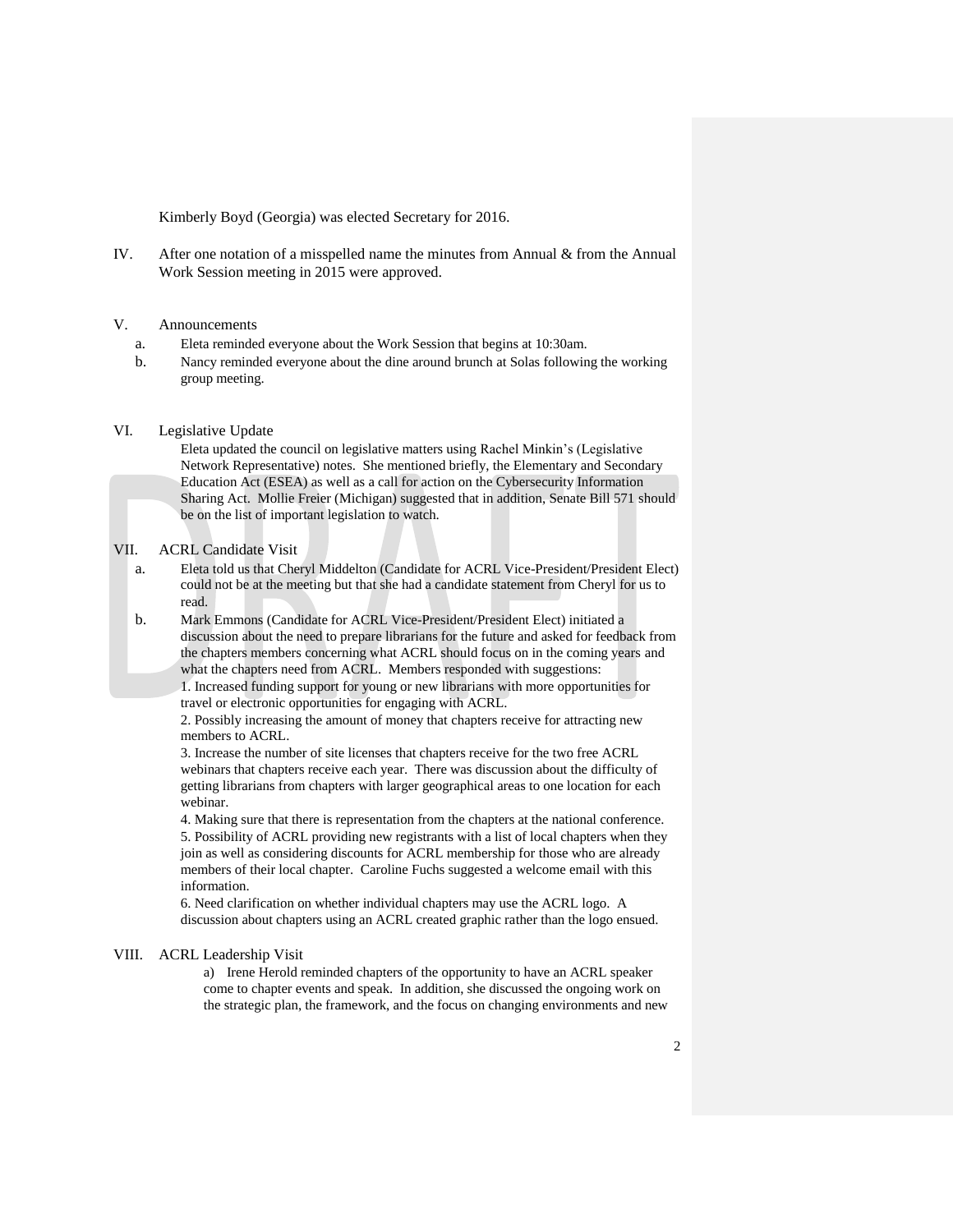roles. She welcomes feedback and the opportunity for increased engagement as ACRL continues to address these issues and goals. She also reminded members that she has a book coming out soon.

b) Mary Ellen Davis addressed the questions and suggestions that came out of the discussion that Mark Emmons initiated. She will work with chapters to see if there is the possibility of as many as six site licenses for the free ACRL webinars that are made available to each chapter during the year. She noted that chapters can get \$10 for each new member they recruit if they develop an innovative new recruitment plan.

c) Chapters can license programs such as IL Immersion, Scholarly Communication Roadshow, etc. and customize them and bring them to their chapters.

d) Mary Ellen Davis agreed to look into getting more site licenses for the free ACRL webinars that ACRL offers to chapters each year.

e) ACRL's conference in 2017 will be held in Baltimore. The deadline for presentations is May 6 and the deadline for posters is October 14. Registration will open in May.

f) The ACRL board directed staff to use \$70,000 for scholarships for ACRL 2017. Lori Goetsch is chairing the fundraising campaign. Chapters may sponsor a scholarship for a minimum of \$735.

g) All are invited to ACRL/Harvard Institute alumni reception at 5 Westin Waterfront.

## IX. Best Practices Presentation:

a. "Branding Our Chapters" Elizabeth Leonard from the New Jersey Chapter said that the discussion that had already occurred about branding and use of the ACRL logo covered what she was going to discuss in her presentation.

# X. Branding discussion

- a. Eleta suggested an open ended discussion about branding. Topics included : 1. Discussion of membership engagement surveys and if members are getting value for their dollar – hoping to be able to use that survey to craft messaging. 2. Scott Garrison will share the survey that his chapter used with the group 3. Caroline Fuchs suggested that this may be the sort of information that we could put on a libguide as a toolkit for chapters.
- XI. Annual Best Practices: Topic is Membership Management
- XII. Adjournment
	- a) The meeting adjourned at 10a.m.

**Deleted:**